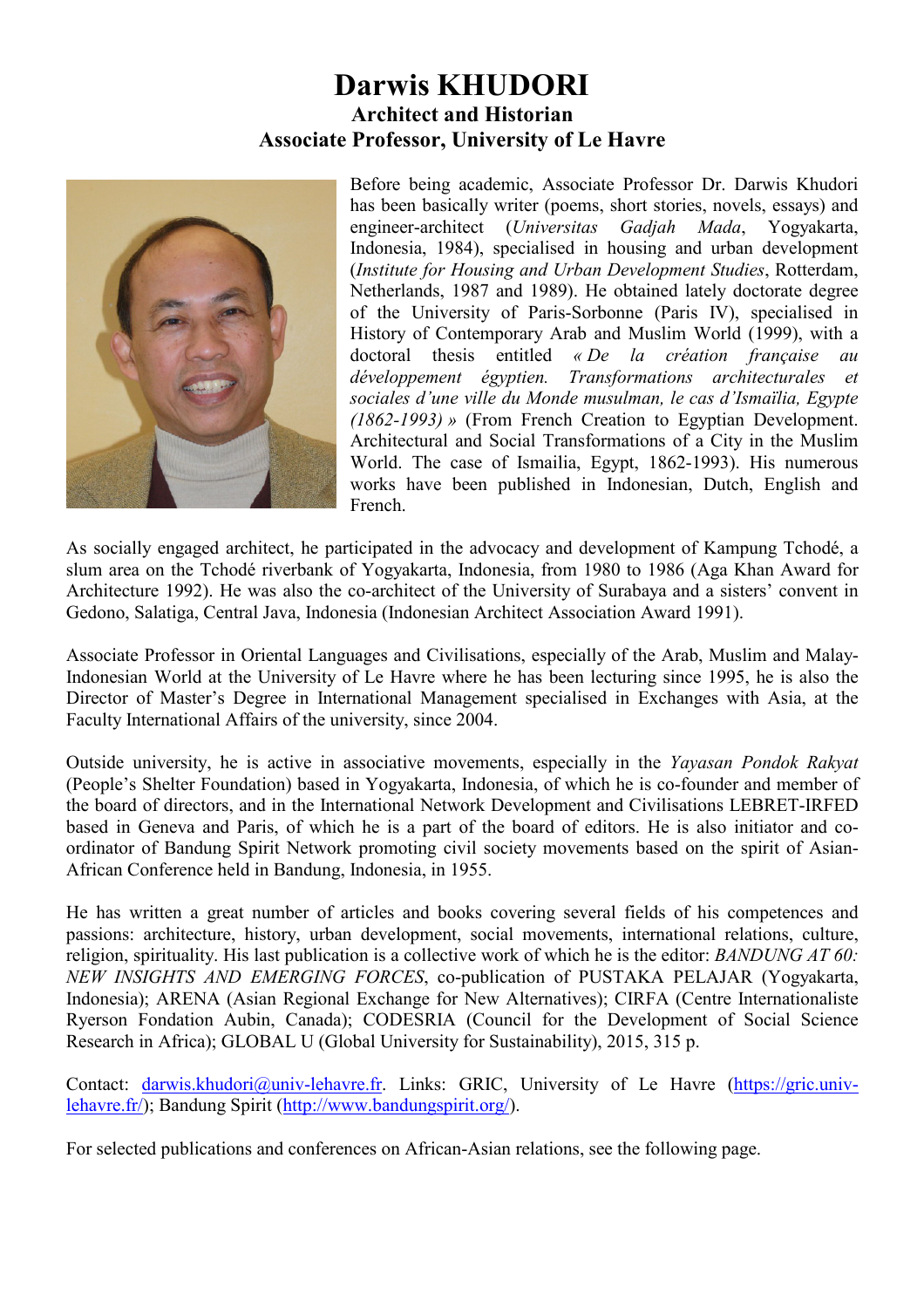## **SELECTED PUBLICATIONS AND CONFERENCES ON AFRICAN-ASIAN RELATIONS**

- 2016, HUNGARY: Chair and paper presenter in the international conference "African Globalities Global Africans" at the University of Pécs, Hungary, on June 9-10, 2016. Topic of paper presentation: *"AFRICA IN BANDUNG; Africa and Afro-Asian Relations in the Western Mindset"*.
- 2015, FRANCE: Speaker by presenting the Bandung+60 Documentary Film at a conference-debate on *« Transitions démocratiques et réconciliation : partage d'expériences pour l'Afrique de demain »*, Embassy of Burkina Faso, Paris, December 19, 2015.
- 2015, INDONESIA: Editor of *BANDUNG AT 60: NEW INSIGHTS AND EMERGING FORCES*, copublication of PUSTAKA PELAJAR (Yogyakarta, Indonesia); ARENA (Asian Regional Exchange for New Alternatives); CIRFA (Centre Internationaliste Ryerson Fondation Aubin, Canada); CODESRIA (Council for the Development of Social Science Research in Africa); GLOBAL U (Global University for Sustainability), 2015, 315 p.
- 2015, INDONESIA: Author of *Bandung Conference and its Constellation: An Introduction* in Khudori (ed.), *BANDUNG AT 60: NEW INSIGHTS AND EMERGING FORCES*, ibid., pp. vii-xxv.
- 2015, INDONESIA: Author of *Bandung Conference: The Fundamental Books* in Khudori (ed.), *BANDUNG AT 60: NEW INSIGHTS AND EMERGING FORCES*, ibid., pp. 3-33.
- 2015, INDONESIA: Initiator and coordinator of *RETHINKING EMERGING FORCES: Building Sovereignty, Preventing Hegemony,* International and Multidisciplinary Conference of Commemoration of the 60<sup>th</sup> Anniversary of the 1955 Bandung Asian-African Conference, Jakarta-Bandung-Jakarta, October 27-31, 2015.
- 2015, INDONESIA: Speaker in the conference *RETHINKING EMERGING FORCES: Building Sovereignty, Preventing Hegemony,* ibid., Bandung, October 28, 2015. Topic of presentation: *Bandung Spirit as a Tool of Analysis of the Global Present.*
- 2015, INDONESIA: Speaker in the conference *RETHINKING EMERGING FORCES: Building Sovereignty, Preventing Hegemony,* ibid., Jakarta, October 27, 2015. Topic of presentation: *Bandung Conference: The Fundamental Books.*
- 2015, INDONESIA: Editor, *RETHINKING EMERGING FORCES: Building Sovereignty, Preventing Hegemony. CONFERENCE REPORT.* Available online at http://www.bandungspirit.org/
- 2015, FRANCE: *« Indonésie : retour à l'esprit de Bandung ? »* in monthly magazine Afrique-Asie, Paris, October 2015, pp. 72-73. Available at www.afrique-asie.fr
- 2015, GHANA: Convenor and speaker of a roundtable on *Asian Studies in Africa: An Imperative for a Sustainable World* in the Conference of *AFRICA-ASIA: A NEW AXIS OF KNOWLEDGE*, University of Ghana, Legon, Accra, September 24-26, 2015.
- 2015, NETHERLANDS: Speaker in the Bandung-Day Seminar on *BANDUNG AT 60 : TOWARD A GENEALOGY OF THE GLOBAL PRESENT* in the framework of commemoration of the 60th anniversary of the Bandung Conference organised by Leiden-based Academic Institutions, Leiden, the Netherlands, June 18, 2015. Topics of presentation *"Introduction to documentary films of the Bandung Conference"* and *"HISTORIOGRAPHY OF THE BANDUNG CONFERENCE: The Essential Books since 1955"*.
- 2015, FRANCE: Speaker in *BANDUNG+60 : QUELLE PERSPECTIVE ? / BANDUNG+60 : WHAT PERSPECTIVE ?* Indonesian Embassy in France, June 5, 2015. Evening Discussion and Dinner on the perspective of the Asian-African Commemoration Conference organised by the Indonesian government in Indonesia on April 2015.
- 2015, NEPAL: Speaker in the conference *VISION OF BANDUNG AFTER 60 YEARS : FACING NEW CHALLENGES* in the framework of commemoration of the 60th anniversary of the Bandung Asian-African Conference organised by AAPSO (African-Asian People's Solidarity Organisation)-Nepal, Kathmandu, Nepal, April 18-19, 2015. Topics of presentation *"Introduction to documentary films of the Bandung Conference"* and *"THE DYNAMIC OF AFRICAN-ASIAN RELATIONSHIP BEFORE AND AFTER 1955 BANDUNG CONFERENCE: Historical Perspective and Future Orientation".*
- 2015, FRANCE: Speaker on *"The Meanings of Bandung Spirit for Africa and Asia in the Era of Globalisation"* in the evening discussion on *The Relevance of the Bandung Spirit in the Contemporary World Order,* Indonesian Embassy in France, April 4, 2015.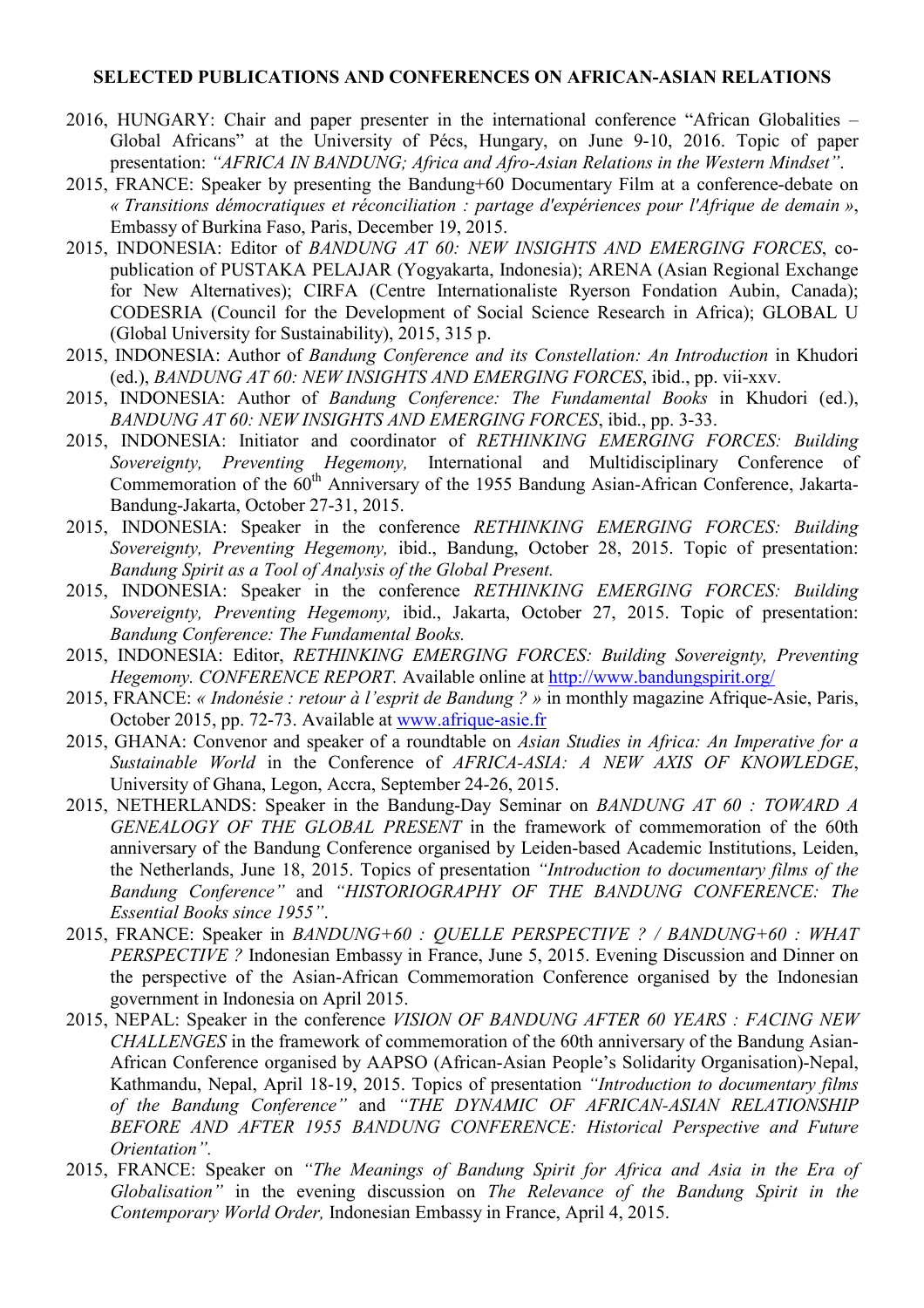- 2015, FRANCE: Initiator, organiser, moderator, one-day seminar on *"L'ACCROISSEMENT DES ECHANGES AFRO-ASIATIQUES : MENACE OU OPPORTUNITE POUR L'EUROPE ?"*, University of Le Havre, March 26, 2015.
- 2014, FRANCE: Speaker on comparative elements of transition towards democracy from Indonesia in *"Le Burkina Faso un mois après l'insurrection populaire d'Octobre"*, discussion organised by the International Committee Joseph Ki-Zerbo for Africa and Diaspora, Paris, November 29, 2014.
- 2014, NETHERLANDS: "Special Report: the Bandung Conference sixty years on" in IIAS Newsletter No. 69 Autumn 2014 p. 43.
- 2014, FRANCE: *« La Conférence de Bandung, soixante ans après »* in radio broadcasting on *Mémoire d'un continent* of the RFI (Radio France Internationale) under the direction of Elikia Mbokolo, Paris, September 14, 2014.
- 2014, FRANCE: Initiator, coordinator and speaker of the one-day seminar on *BANDUNG 60 YEARS ON: WHAT ASSESSMENT?* at the University Paris 1-Pantheon-Sorbonne, June 27, 2014.
- 2013, FRANCE-INDONESIA-LEBANON-NETHERLANDS-PHILIPPINES: *RELIGIOUS DIVERSITY IN A GLOBALISED SOCIETY: Challenges and Responses in Africa and Asia. With a Comparative View from Europe. 55 Years after the Bandung Asian-African Conference1955* (editor), copublication of UB CSSCS (Universitas Brawijaya Center for South-South Cooperation Studies, Malang, Indonésie), AL QALAM INSTITUTE (Ateneo de Davao University, Mindanao, the Philippines), GRIC (Group of Research on Identity and Culture, Université du Havre, France), ILDES (Lebanese Institute for Economic and Social Development, Lebanon), SWIR (Centre for World Christianity and Interreligious Studies, Radbout University, Nijmegen, the Netherlands), 260 p.
- 2012, CHINA-FRANCE-INDONESIA-JAPAN-MOROCCO: *TOWARDS A SUSTAINABLE ECOLOGY: Global Challenges and Local Responses in Africa and Asia, 55 Years after the Bandung Asian-African Conference 1955* (co-editor with Yukio Kamino), co-published by UB PRESS (Universitas Brawijaya Press, Malang, East Java, Indonésie), AFRICA CHALLENGE (Casablanca, Morocco), ALLIANCE (of Oriental Cultural Heritage Sites Protection, Shanghai, China), GRIC (Group of Research on Identity and Culture, University of Le Havre, France), OISCA International (Organisation for Industrial, Spiritual and Cultural Advancement, Tokyo, Japon), 279 p.
- 2011, SENEGAL: Speaker in the workshop on South-south Cooperation, World Social Forum, Dakar, February 6-11, 2011. Presented paper, *"The Dynamic of African-Asian Relationship before and after 1955 Bandung Conference: Historical Perspective and Future Possibilities".*
- 2011, INDONESIA: Initiator, coordinator and speaker of an international seminar on *"THE DYNAMIC OF INTERNATIONAL EXCHANGES IN AFRICA, ASIA AND EUROPE: The challenge for the education in international exchanges in a perspective of common well-being in a sustainable world,"* University of Indonesia, Jakarta-Padjadjaran University, Bandung-Brawijaya University, Malang-Udayana University, Denpasar, Bali, November 14-20, 2011. Presented paper, *"The Dynamic of African-Asian Relationship before and after 1955 Bandung Conference: Historical Perspective and Future Possibilities"*
- 2010, INDONESIA: Initiator, coordinator and speaker of the international seminar and cultural event on *"DIVERSITY IN GLOBALISED SOCIETY: The Role of Africa and Asia for a Sustainable World"*  for the commemoration of the 55th anniversary of the 1955 Bandung Asian-African Conference,Yogyakarta-Bandung-Jakarta-North Moluccas from October 25 to November 3. Presented paper: *"Key Issues Regarding African-Asian Relation 55 Years after 1955 Bandung Asian-African Conference".*
- 2010, FRANCE: Speaker in a conference on « L'esprit de la conférence de Bandung en 1955 : La fin de l'ère coloniale ? Développement économique et social ou néocolonialisme ? », City Hall of Paris, February 22, 2010. Presented topic, *« ESSOR ECONOMIQUE ASIATIQUE APRES L'ERE DE BANDUNG : Une menace ou une chance pour l'Afrique ? »*
- 2010, FRANCE : Speaker in a conference-discussion on the Relation afro-asiatique 55 ans après la Conférence de Bandung 1955, the University of Le Havre, March 12, 2010. Presented paper, *« Question afro-asiatique 55 ans après la Conférence afro-asiatique de Bandung 1955 : défi pour les mouvements de société civile »*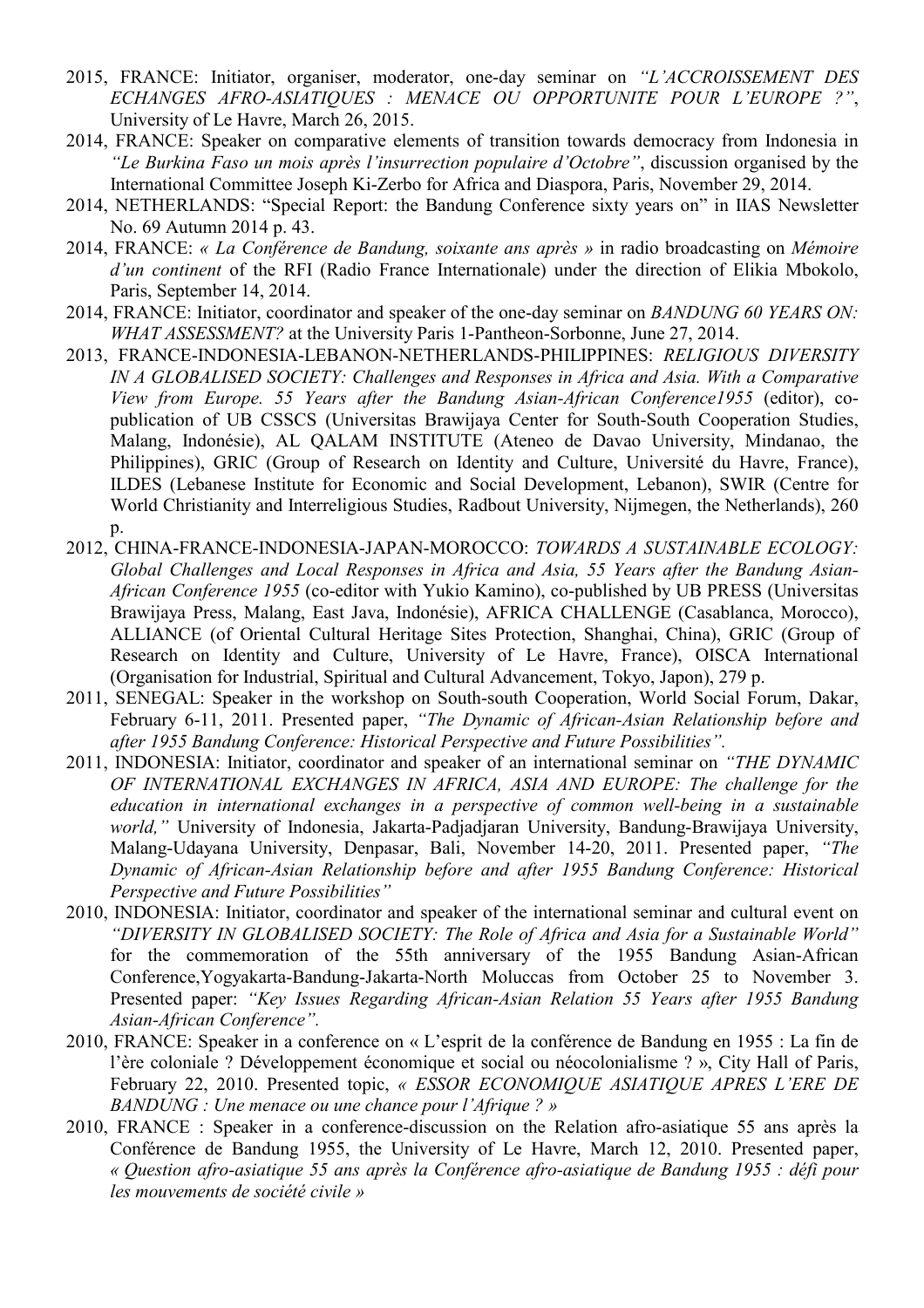- 2010, ALGERIA-MOROCCO-SENEGAL: *« Makeba, Obama, l'Afrique-Asie et l'Indonésie »* in the weekly Les Afriques no. 139 18-24 November 2010 p. 23, Alger-Casablanca-Dakar.
- 2010, ALGERIA: Speaker in the seminar of the 55th anniversary 55th anniversary of the 1955 Bandung Asian-African Conference, the Institut national des archives d'Algérie, Alger, May 24, 2010. Presented paper, *« La dynamique de relation afro-asiatique avant et après la Conférence afroasiatiques de Bandung 1955 : perspective historique et orientation d'avenir »*
- 2009, MOROCCO: *"Les Enjeux de la Crise Economique pour la Coopération Afrique-Asie",* International Colloquium organised by l'Institut des Etudes Africaines (Université Mohammed V – Souissi), l'Association Marocaine des Etudes Asiatiques, and le Forum Afro-asiatique pour le Développement et la Sécurité Humaine, May 29-30, 2009, May 28-30, 2009, l'Institut des Etudes Africaines, Université Mohammed V – Souissi, Rabat. Paper presented: *"Key Issues Regarding African-Asian Relations 55 Years after Bandung Asian-African Conference 1955".*
- 2009, INDONESIA-FRANCE-LEBANON-SWITZERLAND-THAILAND: *The Rise of Religion-based Political Movements: A Threat or a Chance for Peace, Security and Development among the Nations? Some Issues and Cases from Asia, Middle East and Arab World. With Comparative Views from Europe and Africa* (editor). Joint publication of ICRP (Indonesian Conference on Religion and Peace, Indonesia), GRIC (Groupe de Recherche Identités et Cultures, France), ILDES (Institut Libanais pour le Développement Economique et Social, Lebanon), DCLI (Développement et Civilisations LEBRET-IRFED, France), CCFD (Comité Catholique contre la Faim et pour le Développement, France), Secours Catholique (France), Pax Romana (Switzerland), Thaksin University (Thailand), 314 p.
- 2009, INDONESIA: Initiator, coordinator and presenter of the inaugural event of the 55th anniversary of Bandung Asian-African Conference 1955 in Jakarta, Bandung and Yogyakarta from Avril 28 to May 4, 2009. Paper presented in the Jakarta conference on Avril 30, 2009: *"African-Asian Question 55 Years after Bandung 1955: What Can African-Asian Civil Society Movements do?".*
- 2009, FRANCE: *« EDUCATION AUX AFFAIRES SPECIALISEES DANS LES ECHANGES AFRO-ASIATIQUES COMME ELEMENT CLEF DU DEVELOPPEMENT AFRICAIN »,* presentation in the framework of Rencontre afro-asiatique as a part of the commemoration of the 55th anniversary of the 1955 Bandung Asian-African Conference, Saraaba House of Culture, Paris, November 8, 2009.
- 2009, ALGERIA-MOROCCO-SENEGAL: *« 55 ans après Bandung : miracle asiatique et déception africaine. Pourquoi ? »* in the weekly Les Afriques, no. 93, 15-21 October 2009 p. 2, Alger-Casablanca-Dakar.
- 2008, FRANCE: *« Bandung et l'Esprit de Bandung, 50 ans après »* in radio broadcasting on Mémoire d'un continent of the RFI (Radio France Internationale) under the direction of Elikia Mbokolo, Paris, February 23, 2008.
- 2008, BURKINA FASO: Speaker in the Forum panafricain sur La Conférence des peuples africains (Accra, 8-13 décembre 1958), organised by the CIJK (Comité International Joseph Ki-Zerbo) in the framework of the 50th anniversary of the Conférence des peuples africains. Title of paper, *"Question afro-asiatique : 50 ans après la Conférence afro-asiatique de Bandung 1955",* Ouagadougou, December 1-3, 2008.
- 2007, MALAYSIA-INDONESIA-SENEGAL-EGYPT-BELGIUM-FRANCE: *Rethinking Solidarity in Global Society. The Challenge of Globalisation for Social and Solidarity Movements. 50 Years after Bandung Asian-African Conference 1955* (editor, collective work, updated edition). Joint publication of SIRD (Strategic Information Research Development, Malaysia), YPR (Yayasan Pondok Rakyat / People's Shelter Foundation, Indonesia), FTM / TWF (Forum Tiers Monde / Third World Forum, Senegal), CETRI (Centre Tricontinental, Belgium), DCLI (Développement et Civilisations LEBRET-IRFED / Development and Civilisations LEBRET-IRFED, France), et AAPSO (African-Asian People's Solidarity Organisation, Egypt), 202 p.
- 2006, UNITED KINGDOM: *"Towards a Bandung Spirit-based Civil Society Movement: Reflection from Yogyakarta Commemoration of Bandung Asian-African Conference"* in the journal Inter-Asia Cultural Studies, Volume 7 Number 1/March 2006, Routledge, part of the Taylor & Francis Group.